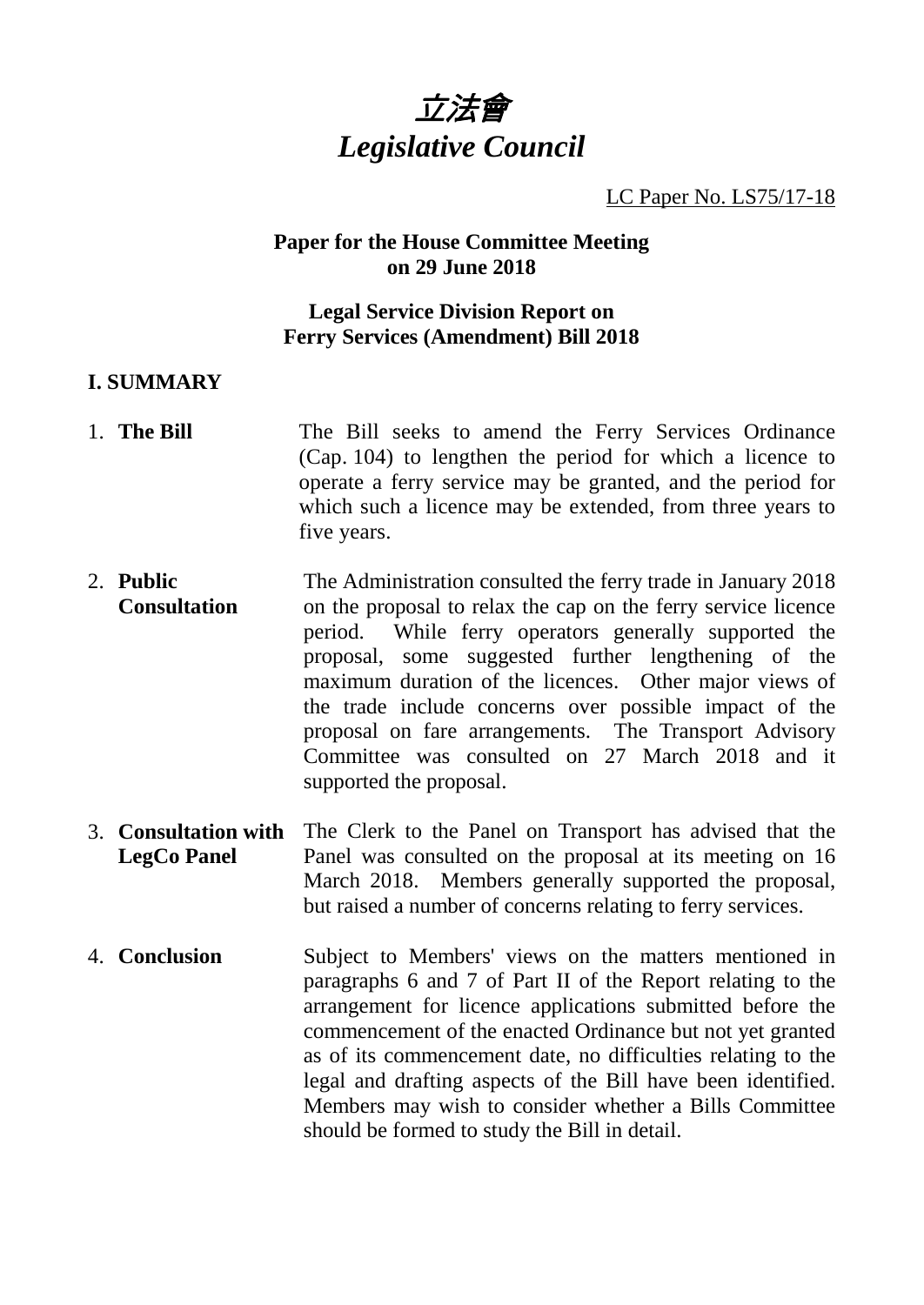## **II. REPORT**

The date of First Reading of the Bill is 27 June 2018. Members may refer to the Legislative Council ("LegCo") Brief (File ref.: THB(T) CR19/3231/00) issued by the Transport and Housing Bureau in June 2018 for further details.

# **Object of the Bill**

2. The Bill seeks to amend the Ferry Services Ordinance (Cap. 104) to lengthen the period for which a licence to operate a ferry service may be granted, and the period for which such a licence may be extended, from three years to five years.

# **Background**

3. Under section 28 of Cap. 104, ferry service licences may be granted by the Commissioner for Transport ("Commissioner") to allow licensees to operate ferry services<sup>[1](#page-1-0)</sup>. Section 29 of Cap. 104 currently provides that the maximum duration of a ferry service licence, whether newly granted or extended, is three years, and the aggregate licence period (including all extended period(s)) must not exceed 10 years.

## **Provisions of the Bill**

4. The Bill seeks to amend section 29 of Cap. 104 to provide that the period for which a licence to operate a ferry service may be granted or extended would be five years instead of three years. The proposal under the Bill would not affect the existing cap of a 10-year aggregate licence period under section 29(2) of Cap. 104 such that the cap would continue to apply to a ferry service licence.

5. According to paragraph 7 of the LegCo Brief, the objective of the proposal is to facilitate ferry operators' longer-term planning and investment, and in turn enhance the financial viability of ferry services and encourage continuous improvement to service quality.

6. The Legal Service Division has enquired with the Administration on whether transitional provisions need to be made in the Bill to deal with the situation

<span id="page-1-0"></span> <sup>1</sup> According to paragraph 3 of the LegCo Brief, there are currently 13 licensed ferry operators in Hong Kong operating 19 regular passenger ferry routes, two dangerous goods vehicular ferry routes and two special ferry routes, which provide services in various areas and outlying islands. In addition, there are 66 "kaito" routes providing ferry services to remote areas, which are also operated by licensed ferry operators.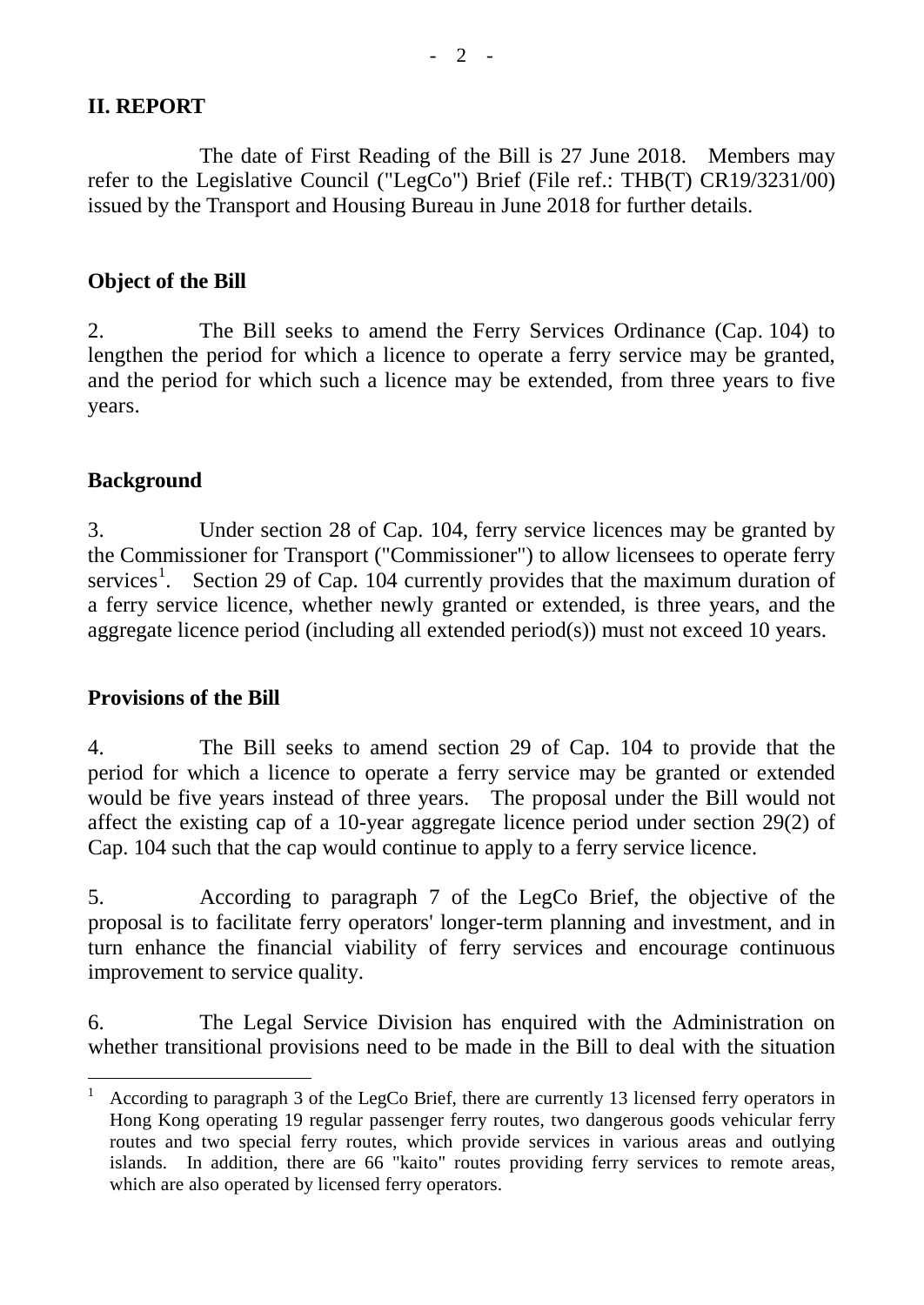where licence applications are submitted prior to the commencement of the Ordinance but not yet granted as of its commencement date. The Administration's reply is summarized below:

- (a) the policy intent is that the enacted Ordinance would apply to all licence applications, including those received before the commencement of the Ordinance but not yet granted as of its commencement date ("the relevant licence applications"). However, for an application submitted before the commencement date (i.e. the maximum period of grant applied for would be three years), an applicant would not be granted a licence for a maximum period of five years, unless the operator revises and re-submits its application for that purpose after the commencement of the Ordinance; and
- (b) the licence period for which a ferry operator may apply is not specified in Cap. 104, nor does it set out the procedures for licence applications. The relevant procedures have all along been dealt with administratively. Pursuant to this administrative arrangement, operators may revise the relevant licence applications to apply for a licence of a longer licence period when the Ordinance comes into operation. As such, the Administration considers that no transitional arrangement is required.

7. While it may be desirable to set out in the Bill the arrangement that may apply to the relevant licence applications for the sake of clarity, we consider that the Administration's proposal to deal with the matter under the current administrative arrangement would not present legal difficulty.

## **Commencement**

8. The Bill, if passed, would come into operation on the day on which it is published in the Gazette as an Ordinance.

## **Public Consultation**

9. According to paragraphs 10 and 11 of the LegCo Brief, the Administration consulted the ferry trade on the proposal in January 2018. While ferry operators generally supported the proposal, some suggested further relaxation of the cap on each licence or even the cap on the aggregate licence period. Other major views of the trade include concerns over possible impact on fare arrangements upon relaxation of the cap on the licence period. According to paragraph 15 of the LegCo Brief, the Transport Advisory Committee was consulted on 27 March 2018 and it supported the proposal.